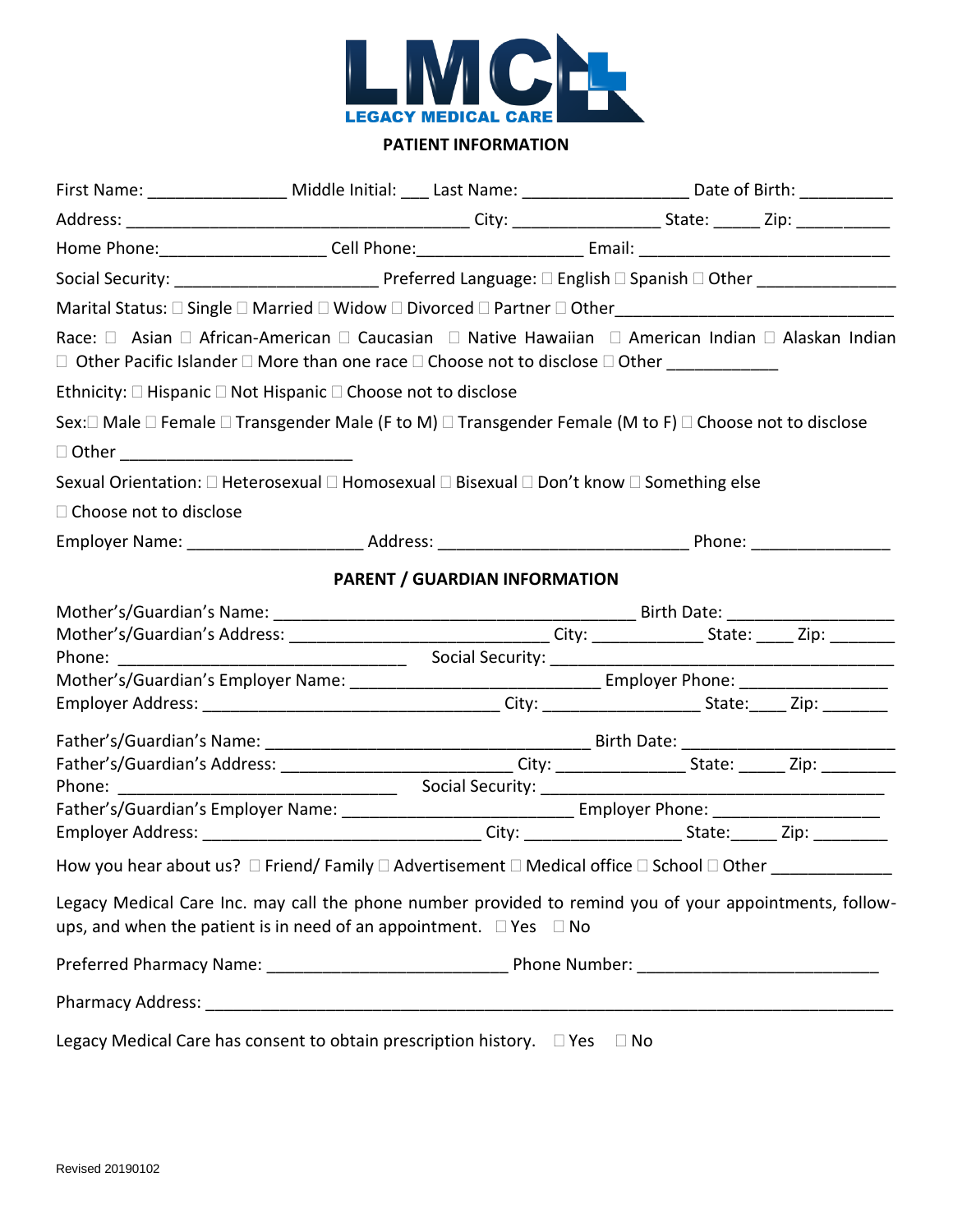## **EMERGENCY CONTACT INFORMATION**

| Names of individuals and relationship to the patient whom I give authorization to contact and give full medical |  |
|-----------------------------------------------------------------------------------------------------------------|--|
| information in case of an emergency.                                                                            |  |

|                                                     |                                                                                                                | Cell Phone: _____________________________Home Phone: ___________________________ Work Phone: _________________ |  |  |
|-----------------------------------------------------|----------------------------------------------------------------------------------------------------------------|----------------------------------------------------------------------------------------------------------------|--|--|
|                                                     |                                                                                                                |                                                                                                                |  |  |
|                                                     | Cell Phone: ___________________________Home Phone: ________________________Work Phone: _______________________ |                                                                                                                |  |  |
|                                                     | PATIENT INSURANCE COVERAGE                                                                                     |                                                                                                                |  |  |
| Is the patient self-pay? $\square$ Yes $\square$ No |                                                                                                                |                                                                                                                |  |  |
|                                                     | Primary Type of coverage: □ Medicaid □ Medicare □ PPO □ HMO                                                    |                                                                                                                |  |  |
|                                                     |                                                                                                                |                                                                                                                |  |  |
|                                                     | Member ID Number: ______________Group Number: ____________________Responsible Party: _____________________     |                                                                                                                |  |  |
|                                                     |                                                                                                                |                                                                                                                |  |  |
|                                                     |                                                                                                                |                                                                                                                |  |  |
|                                                     | Secondary Type of coverage:□ Medicaid □ Medicare □ PPO □ HMO                                                   |                                                                                                                |  |  |
|                                                     |                                                                                                                |                                                                                                                |  |  |
|                                                     |                                                                                                                |                                                                                                                |  |  |
| Household Income:                                   |                                                                                                                |                                                                                                                |  |  |
|                                                     | □ Less than \$12,140  □ \$12,141-\$18,210  □\$18,211-\$24,280  □ More than \$24,281  □ Don't Know              |                                                                                                                |  |  |
| Number of household dependents: ____________        |                                                                                                                |                                                                                                                |  |  |

**medical reimbursement benefit under my insurance policy. I authorize the release of any medical information needed to determine these benefits. This authorization shall remain valid until I, revoking said authorization, give written notice. I understand that I am financially responsible for all charges whether or not they are covered by the insurance.** 

| Parent/Guardian Signature: | Date: |
|----------------------------|-------|
|                            |       |
| Patient Signature:         | Date: |